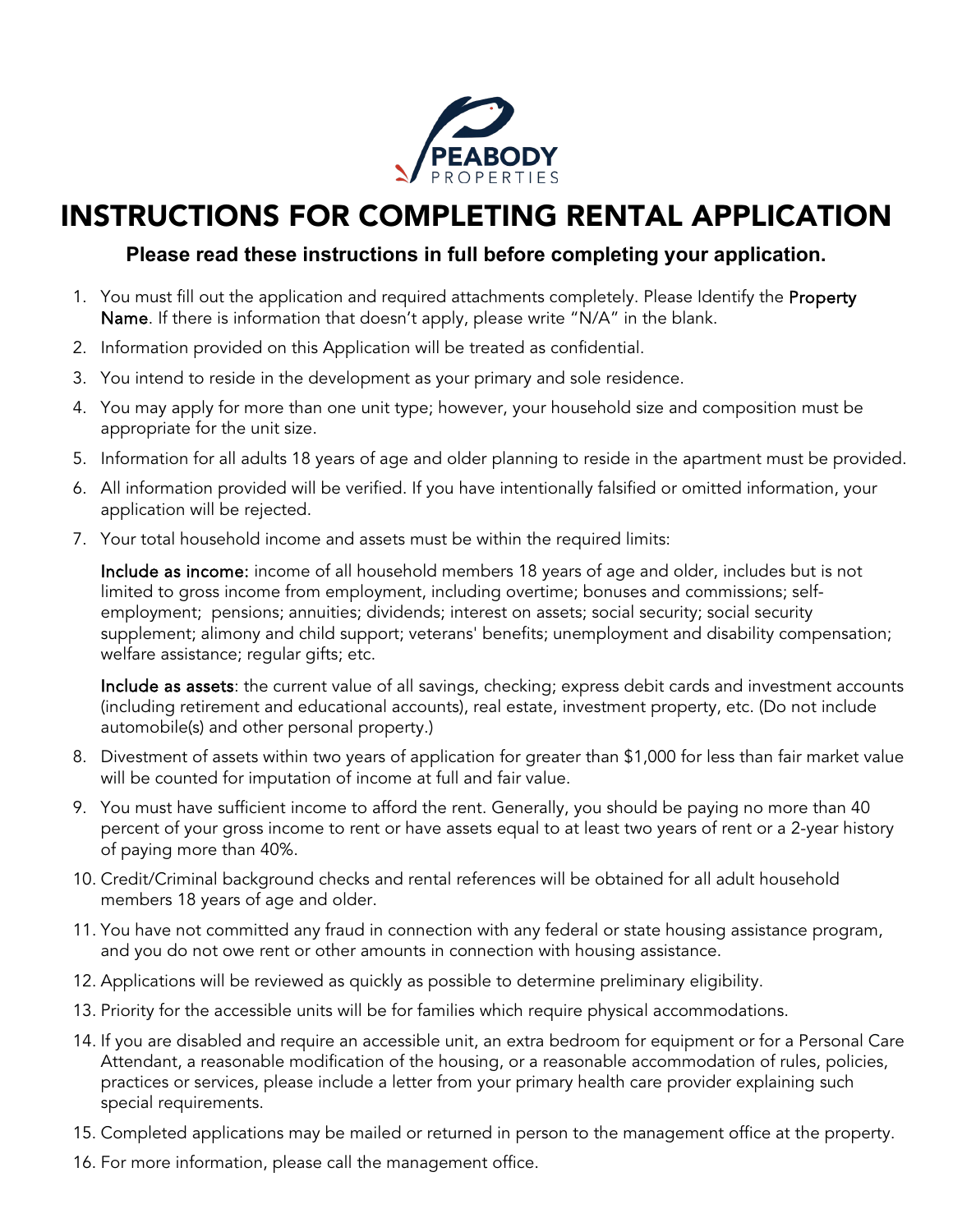This is an important document. If you require interpretation, please call the telephone number below or come to our offices and we will provide free interpretation services.

Este es un documento importante. Si necesita interpretación, por favor llame al número de teléfono a continuación o venga a nuestras oficinas y le brindaremos servicios de interpretación gratuitos.

### 這是重要的文件。如果您需要口譯服務,請撥打以下電話或 致電我們的辦公室,我們將提供免費的口譯服務。

Isso é um documento importante. Se necessitar de interpretação, por favor ligue para o número de telefone abaixo ou venha aos nossos escritórios e iremos fornecer serviços de interpretação gratuitos.

Это важный документ. Если вам требуется устный перевод, позвоните по указанному ниже номеру телефона или приходите в наши офисы, и мы предоставим бесплатные услуги устного перевода.

Đây là một tài liệu quan trọng. Nếu bạn yêu cầu phiên dịch, vui lòng gọi số điện thoại bên dưới hoặc đến văn phòng của chúng tôi, chúng tôi sẽ cung cấp dịch vụ phiên dịch miễn phí.

### นี่เป็นเอกสารสำคัญ

หากคุณต้องการล่ามกรุณาโทรไปที่หมายเลขโทรศัพท์ด้านล่างหรือมาที่ สำนักงานของเราและเราจะให้บริการล่ามฟรี

Sa a se yon dokiman enpòtan. Si ou bezwen entèpretasyon, tanpri rele nimewo telefòn ki anba a oswa vini nan biwo nou yo epi n ap bay sèvis entèpretasyon gratis.

Kani waa dukumenti muhiim ah. Haddii aad u baahan tahay tarjumaad, fadlan wac lambarka taleefanka ee hoos ku yaal ama kaalay xafiisyadayada waxaanan ku siin doonnaa adeegyo tarjumaad lacag la'aan ah.

ھذا ھو وثیقة ھامة .إذا كنت بحاجة إلى ترجمة فوریة ، فیرجى الاتصال برقم الھاتف أدناه أو الحضور إلى مكاتبنا وسنوفر خدمات الترجمة الفورية مجانًا

Telephone: MA - TTY 711 or 1.800.439.2370<br>781.794.1000 RI - TTY 711 or 1.800.745.5555 RI - TTY 711 or 1.800.745.5555 FL - TTY 711 or 1.800.955.8771 NJ - TTY 711 or 1.800.852.7899

# RIGHT TO REASONABLE ACCOMMODATION

Peabody Properties, Inc. will consider a reasonable accommodation, upon request for qualified people with disabilities when an accommodation is necessary, not just desirable, to ensure equal access to the development, its amenities, services and programs. Reasonable accommodations may include changes to the building, grounds, or an individual unit; changes to policies, practices, and procedures; and mitigating circumstances.

## RIGHT TO ASL INTERPRETER

All tenants, applicants, and potential applicants who are deaf or hard of hearing have a right to an appropriate, certified interpreter paid for by Peabody Properties.

## FAIR HOUSING/EQUAL OPPORTUNITY INFORMATION

Peabody Properties, Inc. does not discriminate on the basis of race, color, religion, national origin, gender, disability, familial status, marital status, sexual orientation, genetic information, veteran/military status, receipt of public assistance, ancestry, age, gender identity or other basis prohibited by federal, state, or local law in the access or admission to its programs or employment or its programs, activities, functions or services.

## VAWA (2013) VIOLENCE AGAINST WOMENS ACT REAUTHORIZATION

Peabody Properties and HUD provide protections for victims of domestic violence, dating violence, stalking and sexual assault. This is true for women and men and is true for persons affiliated with the victims who experience imminent threat.



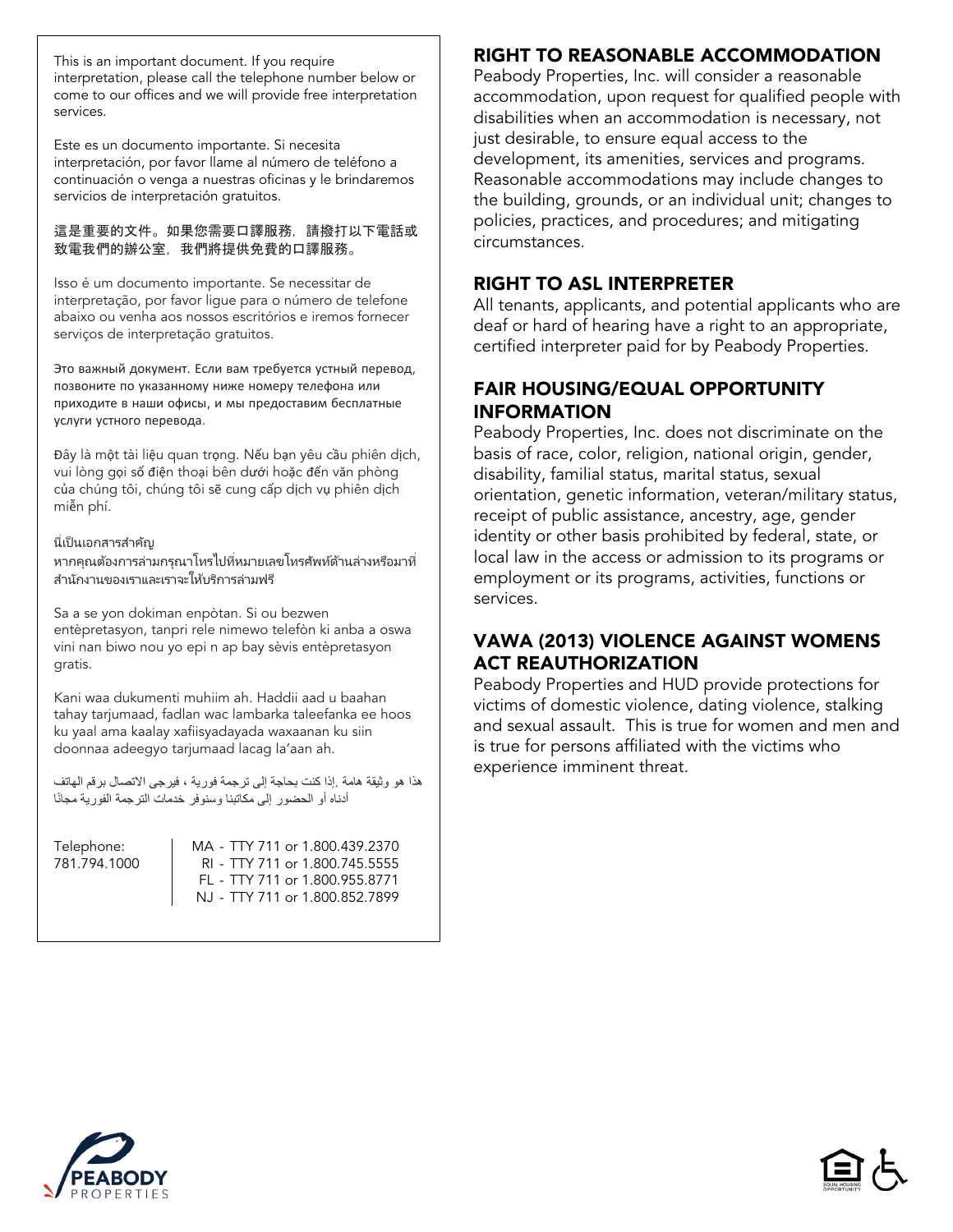

You must fill out the application and required attachments completely. If there is information that doesn't apply, please write "N/A" in the blank. Also, please make sure you list a Property Name.

## MANAGEMENT USE ONLY

Date/Time Application Received:

\_\_\_\_\_\_\_\_\_\_\_\_\_\_\_\_\_\_\_\_\_\_\_\_\_\_\_\_\_\_ \_\_\_\_\_\_\_\_\_\_\_\_\_\_\_\_\_\_\_\_\_\_\_\_\_\_\_\_\_\_

# RENTAL APPLICATION

| Property Name: The Contract of the Contract of the Contract of the Contract of the Contract of the Contract of                                                                                             |                                |                                                                                                       |                        |            |                                               |
|------------------------------------------------------------------------------------------------------------------------------------------------------------------------------------------------------------|--------------------------------|-------------------------------------------------------------------------------------------------------|------------------------|------------|-----------------------------------------------|
| Bedroom size(s) applying for: ____________________(Note if accessibility features are requested: □ Mobility □ Vision □ Hearing)                                                                            |                                |                                                                                                       |                        |            |                                               |
| Applicant #1: First Name MI Last Name                                                                                                                                                                      |                                | Marital Status: □ Single (never have been married)<br>$\Box$ Married $\Box$ Separated $\Box$ Divorced |                        |            | □ Widowed                                     |
| <b>Social Security Number</b>                                                                                                                                                                              | Phone (Home, Mobile, or Other) |                                                                                                       | Email                  |            |                                               |
| Address: Street and Apartment #                                                                                                                                                                            | Town/City<br>State             | Zip                                                                                                   | <b>Resided Since</b>   | Month/Year | to Current                                    |
|                                                                                                                                                                                                            |                                |                                                                                                       |                        |            |                                               |
| Applicant #2: First Name MI Last Name                                                                                                                                                                      |                                | Marital Status: $\Box$ Single (never have been married)<br>$\Box$ Married                             | □ Separated □ Divorced |            | □ Widowed                                     |
| Social Security Number                                                                                                                                                                                     | Phone (Home, Mobile, or Other) |                                                                                                       |                        | Email      |                                               |
| Address: Street and Apartment #                                                                                                                                                                            | Town/City<br>State             | Zip                                                                                                   |                        |            | Resided Since ____________________ to Current |
| How did you hear about this development?                                                                                                                                                                   |                                |                                                                                                       |                        |            |                                               |
|                                                                                                                                                                                                            |                                |                                                                                                       |                        |            |                                               |
| <b>PRESENT LANDLORD</b>                                                                                                                                                                                    |                                |                                                                                                       |                        |            |                                               |
|                                                                                                                                                                                                            |                                |                                                                                                       |                        |            |                                               |
| Landlord Address: Street Street Town/City                                                                                                                                                                  |                                |                                                                                                       | State Zip              |            |                                               |
|                                                                                                                                                                                                            |                                |                                                                                                       |                        |            |                                               |
| Are you presently under lease? YES □ NO □ If YES, when does lease expire?                                                                                                                                  |                                |                                                                                                       |                        |            |                                               |
|                                                                                                                                                                                                            |                                |                                                                                                       |                        |            |                                               |
| Amount of rent per month $\frac{2}{3}$ # of Bedrooms: $\frac{1}{3}$ # of Occupants: Do you own a home? YES $\Box$ NO $\Box$                                                                                |                                |                                                                                                       |                        |            |                                               |
|                                                                                                                                                                                                            |                                |                                                                                                       |                        |            |                                               |
| Did you receive any notice of termination of tenancy? YES □ NO □ If YES, explain: ___________________________________                                                                                      |                                |                                                                                                       |                        |            |                                               |
|                                                                                                                                                                                                            |                                |                                                                                                       |                        |            |                                               |
| <b>PREVIOUS LANDLORD</b> (Five (5) Year History Required) Use a separate sheet of paper if necessary to include all 5-years.                                                                               |                                |                                                                                                       |                        |            |                                               |
|                                                                                                                                                                                                            |                                |                                                                                                       |                        |            |                                               |
| Landlord Name:                                                                                                                                                                                             | Tel. #:                        |                                                                                                       | Fax #:                 |            |                                               |
| Landlord Address:<br>Street                                                                                                                                                                                | Apt. #                         | Town/City                                                                                             | State                  | Zip        |                                               |
| Applicant's Address:                                                                                                                                                                                       |                                |                                                                                                       |                        |            |                                               |
| Street                                                                                                                                                                                                     | Apt. #                         | Town/City                                                                                             | State                  | Zip        |                                               |
| Was apartment rented to you? YES $\Box$ NO $\Box$ If NO, explain:                                                                                                                                          |                                |                                                                                                       |                        |            |                                               |
|                                                                                                                                                                                                            |                                |                                                                                                       |                        |            |                                               |
| Were you then under a lease? YES $\Box$ NO $\Box$ If YES, did you remain for its term? YES $\Box$ NO $\Box$<br>Did you receive any notice of termination of tenancy? YES $\Box$ NO $\Box$ If YES, explain: |                                |                                                                                                       |                        |            |                                               |
|                                                                                                                                                                                                            |                                |                                                                                                       |                        |            |                                               |
| The reason for your leaving:                                                                                                                                                                               |                                |                                                                                                       |                        |            |                                               |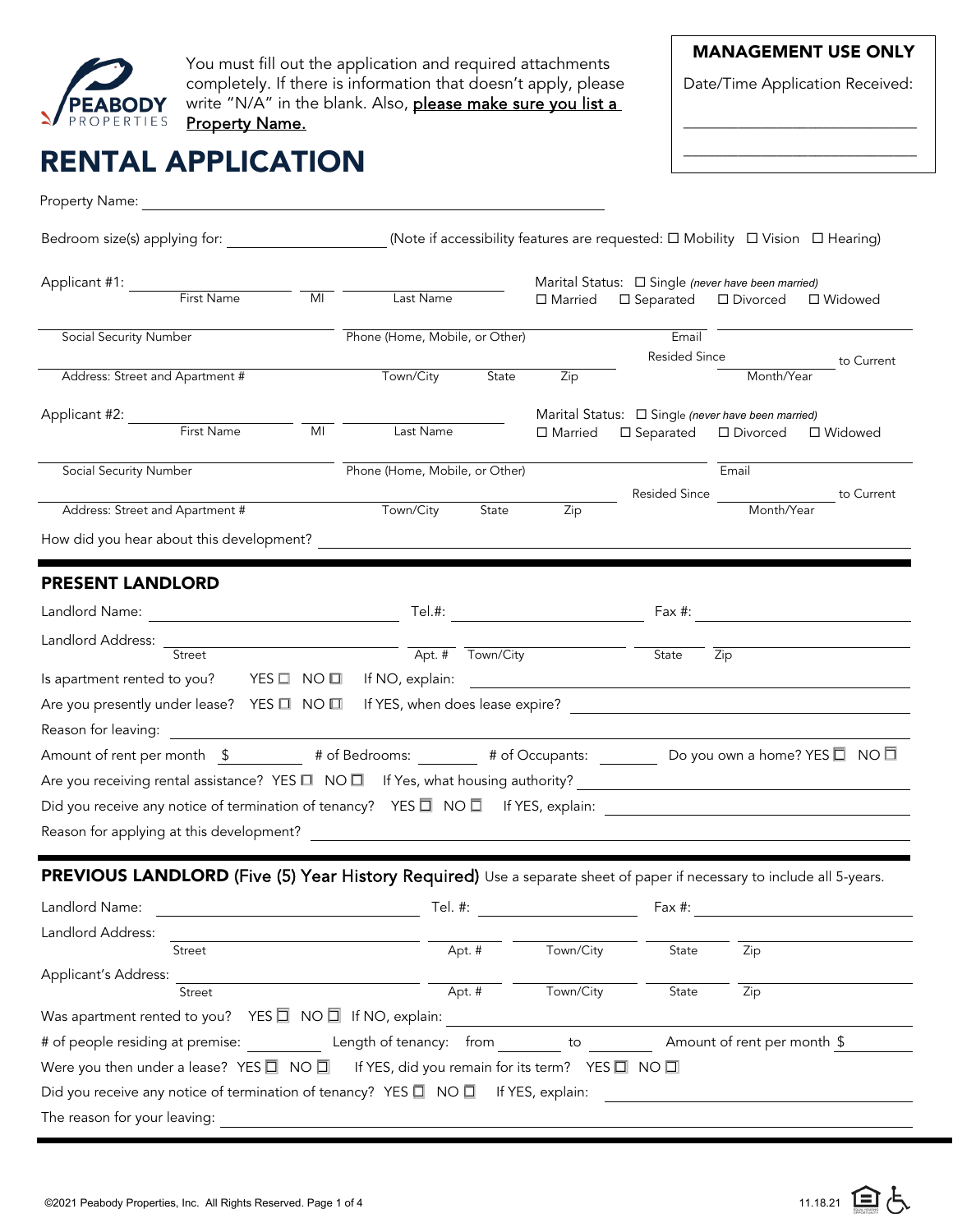|                                                                                   | Please provide list of all states in which any household member has resided: |  |  |  |
|-----------------------------------------------------------------------------------|------------------------------------------------------------------------------|--|--|--|
| Please list all previous apartment address if above are less than five (5) years: |                                                                              |  |  |  |
| Landlord Name:                                                                    | Landlord Address:                                                            |  |  |  |

Why did you leave this apartment?

Did you ever receive any notices of termination of tenancy while at this apartment? YES  $\Box$  NO  $\Box$  If yes, please explain:

Complete the following information for each member of your family, including yourself, who will be occupying the apartment:

| <b>NAME</b> | <b>RELATIONSHIP</b> | DATE OF BIRTH GENDER* | <b>OCCUPATION</b> | <b>F.T. STUDENT</b><br>YES / NO | <b>SOCIAL SECURITY or</b><br><b>TAX I.D. NUMBER</b> |
|-------------|---------------------|-----------------------|-------------------|---------------------------------|-----------------------------------------------------|
|             |                     |                       |                   |                                 |                                                     |
|             |                     |                       |                   |                                 |                                                     |
|             |                     |                       |                   |                                 |                                                     |
|             |                     |                       |                   |                                 |                                                     |
|             |                     |                       |                   |                                 |                                                     |

\*The information provided for gender is for demographic purposes and is optional (Male, Female, Non-Binary or Choose Not To Share).

EMPLOYMENT (A minimum of 1 years' worth of employment history, if applicable, for each household member 18 years of age and older. Use a separate sheet of paper if necessary to include all jobs for past year):

| Individual Employed:         |      |                                                                   |           |
|------------------------------|------|-------------------------------------------------------------------|-----------|
| Employer Name:               |      |                                                                   |           |
| Address:                     |      |                                                                   |           |
| Dates of Employment:         | from | to                                                                |           |
| Gross Wages / Salary         | \$   | Yearly <sup>[1</sup> Monthly <sup>[1]</sup> Weekly <sup>[1]</sup> | Tel. #:   |
| Contact Person / Supervisor: |      |                                                                   | Fax $#$ : |
|                              |      |                                                                   |           |
| Individual Employed:         |      |                                                                   |           |
| Employer Name:               |      |                                                                   |           |
| Address:                     |      |                                                                   |           |
| Dates of Employment:         | from | to                                                                |           |
| Gross Wages / Salary         | S    | Yearly $\square$ Monthly $\square$ Weekly $\square$               | Tel. #:   |
| Contact Person / Supervisor: |      |                                                                   | Fax #:    |

### **OTHER SOURCES OF INCOME** (for all Household Members):

|                                              | <b>AMOUNT RECEIVED PER MONTH</b> | PERSON RECEIVING SUCH INCOME |
|----------------------------------------------|----------------------------------|------------------------------|
| Social Security                              | \$                               |                              |
| Supplemental Security Income (SSI)           | \$                               |                              |
| Pension / Annuity / Trust                    | \$                               |                              |
| Public Assistance (TANF / AFDC / EAFDC / GR) | \$                               |                              |
| Unemployment Compensation                    | \$                               |                              |
| Worker's Compensation                        | \$                               |                              |
| Child Support / Alimony                      | \$                               |                              |
| Student Financial Assistance                 | \$                               |                              |
| <b>Gift Contributions</b>                    | \$                               |                              |
| Other Income (please specify)                |                                  |                              |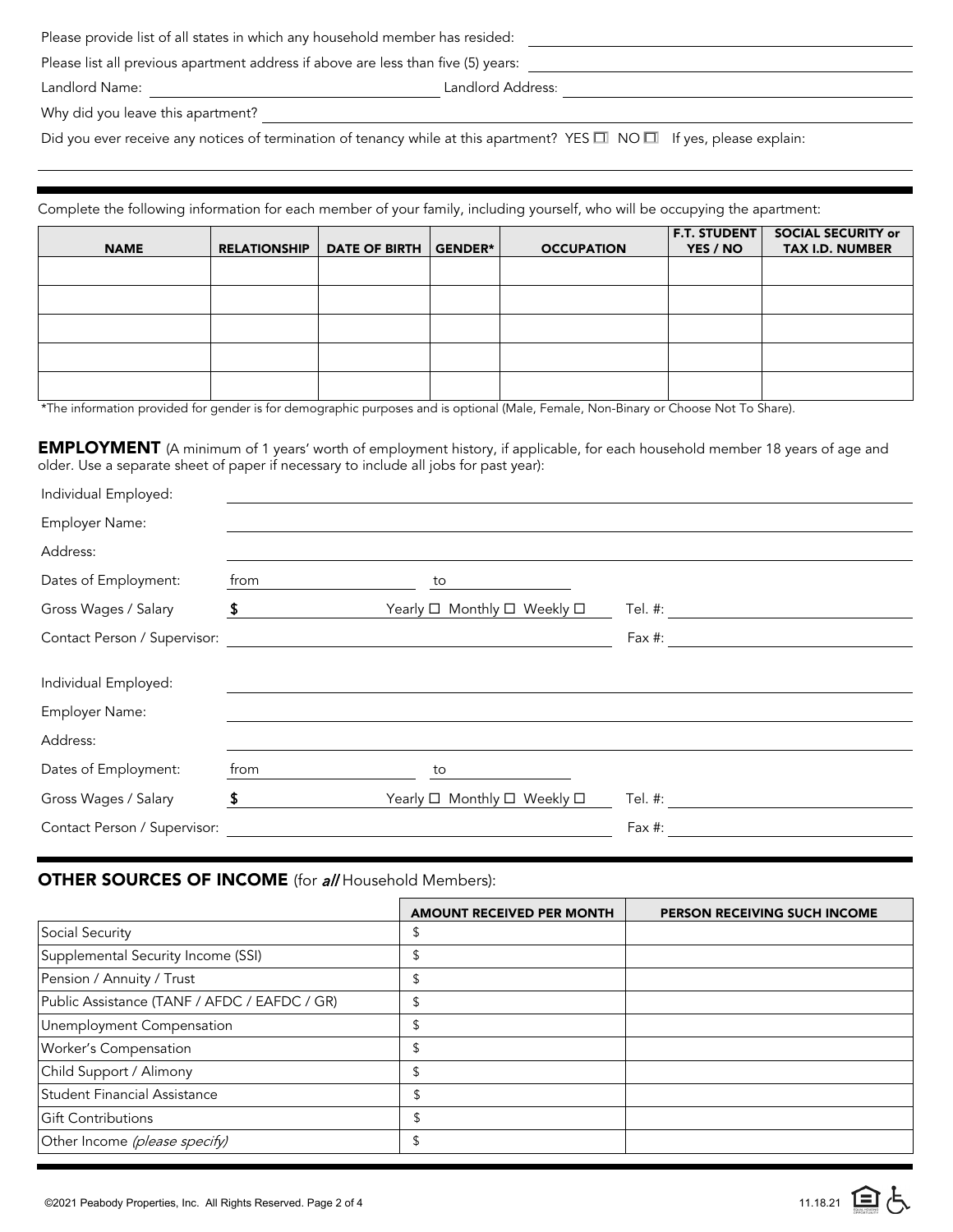## PERSONS TO NOTIFY IN CASE OF EMERGENCY OR ASSISTANCE (Who is assisting you in completing this application

or who has permission to speak with us):

| <b>NAME</b> | <b>RELATIONSHIP</b> | <b>ADDRESS</b> | <b>TELEPHONE NUMBER</b> |
|-------------|---------------------|----------------|-------------------------|
|             |                     |                |                         |
|             |                     |                |                         |

ASSETS Please list the assets now owned or disposed of within the last two years of anyone living in your household (*Include* Checking, Savings, IRA, Money Market Account, Term Certificates, Real Estate, Stocks, Bonds, Certificates, Express Debit Card, and Cash on Hand After Savings.):

| <b>ASSET DESCRIPTION</b> | <b>SOURCE / BANK NAME</b> | <b>AMOUNT OR VALUE</b> | <b>ACCOUNT NUMBER</b> |
|--------------------------|---------------------------|------------------------|-----------------------|
|                          |                           |                        |                       |
|                          |                           |                        |                       |
|                          |                           |                        |                       |
|                          |                           |                        |                       |
|                          |                           |                        |                       |
|                          |                           |                        |                       |
|                          |                           |                        |                       |

### ADDITIONAL INFORMATION:

Are you or any member of the household subject to lifetime sex offender registration requirement in any state? YES  $\Box$  NO  $\Box$ 

Do you currently have a household pet? YES  $\Box$  NO  $\Box$ ; if YES, what type?

| How many cars will be parked at the premises? | (Copies of registration must be provided.) |
|-----------------------------------------------|--------------------------------------------|
|-----------------------------------------------|--------------------------------------------|

Year: Registration #: Make/Model:

Year: Registration #: Make/Model:

Have you or any household member ever committed any fraud in connection with any Federal Housing Assistance program?  $YES \Box NO \Box$ ; if YES, please explain:

Have you or any household members on Federal Assistance ever been terminated for fraud?  $YES \Box NO \Box$ ; if YES, please explain: